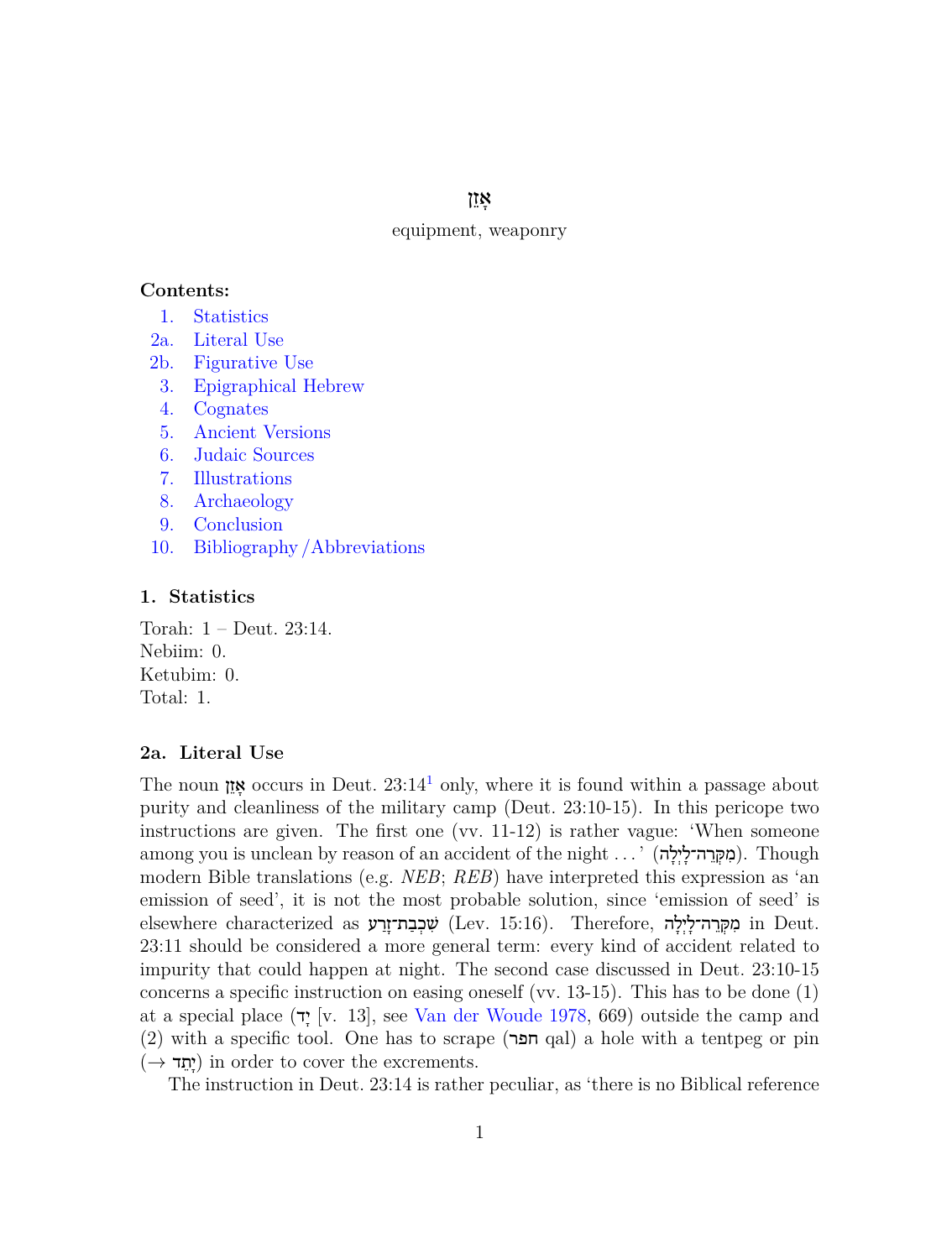<span id="page-1-7"></span>to the effect that human excrement defiles' ([Weinfeld 1972,](#page-9-1) 238). It is therefore motivated in Deut. 23:15 as having a theological, rather than a practical background: God's presence in the camp requires purity. J. Tigay writes, 'it may be objectionable in God's presence simply because it is filthy and repugnant. However, Ezekiel's objection, as a priest, to eating food cooked over human excrement as fuel may indicate that it was regarded as impure in some contexts (Ezek. 4:12-15)' ([Tigay](#page-9-2) [1996](#page-9-2), 214). The proximity of the preceding verses, especially v. 11, argues in favour of this interpretation.

<span id="page-1-6"></span><span id="page-1-5"></span><span id="page-1-4"></span>It is the apposition  $\frac{1}{2}$ על־אֱזֶנֱדּ in Deut. 23:14 that poses a problem, mainly because the noun ן ֵז ָא is a *hapax legomenon* in the Hebrew Bible, though it is not listed as such in either Cohen, *[BHL](#page-8-1)*, or Greenspahn, *[HLBH](#page-8-2)*. The preposition ל ַע can have many meanings (cf. *DCH*, vol. 6, 385–98; opting for 'with', 392b), but in view of the fact that the <u>ית</u>ד came into contact with excrements it is unlikely that the meaning would be 'among, with' or 'on, over' here. The preposition could mean 'in addition to, besides' (*DCH*, vol. 6, 392a), implying that it should be kept apart from  $\frac{1}{2}$ probably a generic term for '(military) equipment, weapons'.

# <span id="page-1-0"></span>**2b. Figurative Use**

Not attested.

#### <span id="page-1-1"></span>**3. Epigraphic Hebrew**

Not attested.

# <span id="page-1-2"></span>**4. Cognates**

SEMITIC: A connection with  $\sqrt{\partial}$  *n* which is always connected with hearing (*> ¯* Hebrew ן ֶזֹא, אזן hiph.) is unlikely. Probably the א is a prosthetic *alef* (see below), so the best solution is to assume that the noun has to be vocalized as  $\mathfrak{g}$  rather than as (unattested) ן אֵז as it is traditionally vocalized in Hebrew lexica, with the  $\boldsymbol{\kappa}$  forming an open semi-syllable (cf. Joüon & Muraoka, *GBH*, § 88a). This opinion is already attested with early Hebrew lexicographers, cf. Fürst & Ryssel, *HCHAT*, 48.

<span id="page-1-3"></span>Palmyrean Aramaic: Hoftijzer and Jongeling, *DNWSI* I, 26 noted a word ʾ*zn* of unknown meaning, in an inscription in archaic Palmyrean script (end first century  $BCE$ <sup>[2](#page-7-1)</sup>, which has the attribute  $\breve{\text{sym}}$ , 'beautiful'. It appears to be related to the erection of a statue of two persons to which the expression ʾ*zn spyr* fits. It might suit a piece of armour like a baldric (cf. also [section 7](#page-3-1), below), which was often beautifully decorated (but this may be too speculative).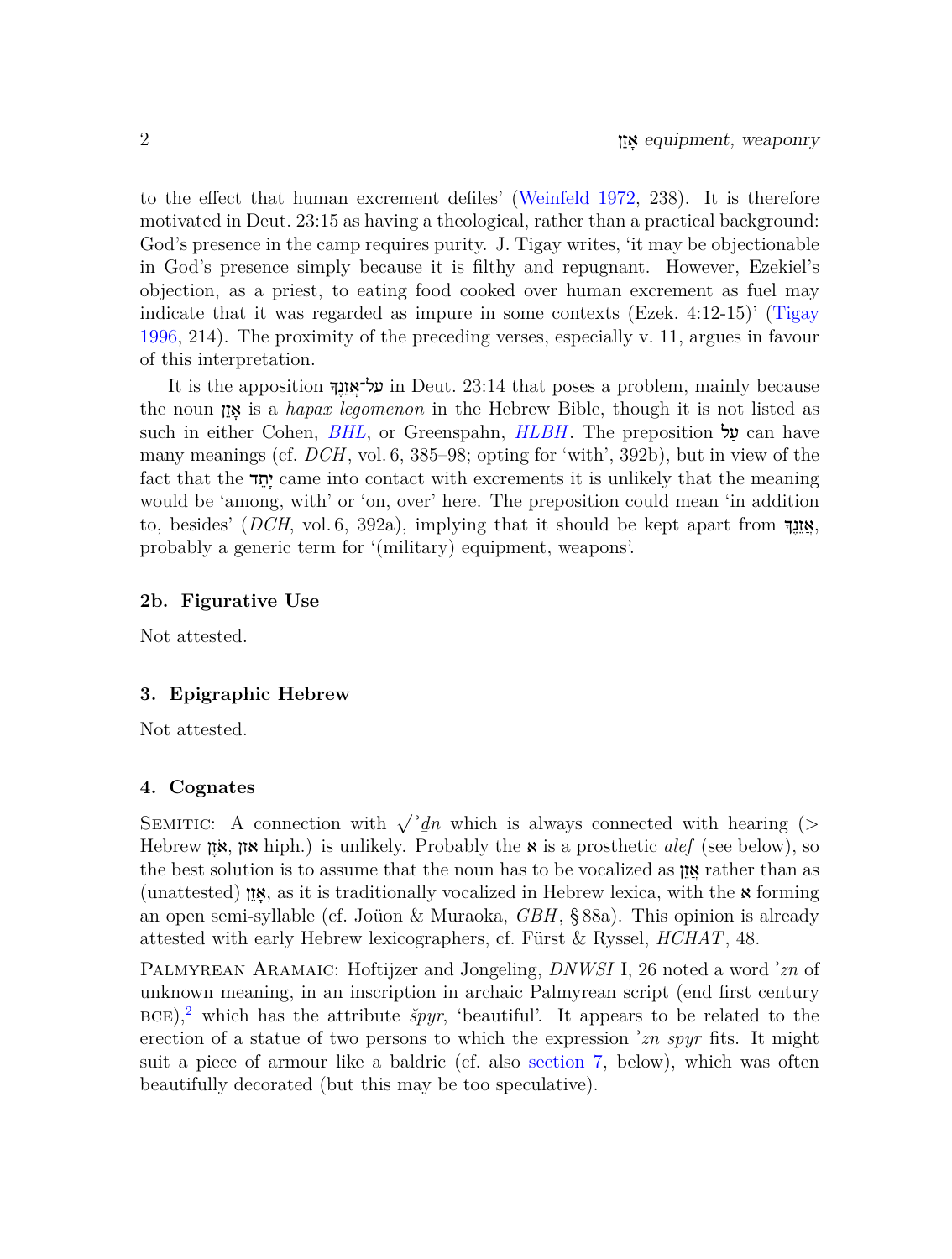<span id="page-2-4"></span>OFFICIAL ARAMAIC:  $zyn_2 / zn_4$ , 'weapon, armour' in Elephantine papyrus Cowley 31:8: *znyhwm*, in the second draft of the letter to governor Bagohi of Yehud. In the first version Cowley 30:8 the first scribe had written *tlyhm* (Hoftijzer and Jongeling, *DNWSI* I, 309; Grelot, *DAE*, No 102; [Porten 1996,](#page-9-3) 139–47). *tlyhm* from the Semitic *√ tly* suggests a hanging weapon or piece of armour (in Gen. 27:3 most probably a quiver as part of Esau's **⊑ִלִי** (→ כִּל ְיוֹ (hunting) equipment').

PERSIAN: Probably וֹאָזוֹ ) was derived from Awestian *zaēna*, Old Persian \**zaina*, Pehlevi *z¯en*,'weaponry' (cf. *HAHAT*, 30; Sokoloff, *SLB*, 378).

Postbiblical Hebrew: ן ֵז, Levy, *WTM*, Bd. 1, 528: 'Waffe, eig. wohl Schmuck, s.w.u. Kriegsrüstung', with reference to Arab. *zayn* 'ornamentum'.

JEWISH ARAMAIC: יִינָה, Sokoloff, *DJPA*,175; *DJBA*, 410: 'weapon'. In T<sup>J</sup> to Jer. 5:16 and Isa. 49:2 א ָינ ֵז ֲא is a rendering of Hebrew ה ָפּ ְשׁ ַא' quiver', whereas in Isa. 22:6 the same word is equated with Aramaic **"ינָא** 'weapon, weaponry' (cf. Levy,  $CWT$ , Bd. 1, 18).

Samaritan Aramaic: זיון, זין, זינה, Tal, *DSA*, 276: 'gear'.

SYRIAC: *zaynā*, Payne Smith (Margoliouth), *CSD*, 115: 'arms, armour, weapons'; Brockelmann, *LS*, 195: 'arma'; Costaz, *DSF*, 87: *zaynā* 'armure, armour'; Sokoloff, *SLB*, 378: *zaynā* 'shield, armor, implements'.

Classical Arabic: *zayn*, Lane, *AEL*, 1279-80: 'ornament, finery'.

<span id="page-2-5"></span><span id="page-2-3"></span><span id="page-2-2"></span>HURRIAN: If a word of non-Semitic origin and, perhaps, a loan of Indo-European provenance, also Hur. *ziyani* should be taken in consideration. It is attested as a determined noun or ablative: *ziyan(i)=ni/e* in the first tablet of the Hurrian-Hittite bilingue *para tarnumar* 'Epic of Release' (KBo 32,67 IV, 8'; [Neu 1996](#page-9-4), 527; [Dijkstra](#page-8-3)  $2013, 135-36$  $2013, 135-36$ ). It is also attested in the Ugaritic trilingual vocabulary  $S^a$  46.1 HAL  $=$  *hallu* = *ziyani* = *kurza'u* 'thigh, shank(-bone)'. Also a related or variant noun may be *ziyari* 'side (of body, house)' (see [Richter 2012](#page-9-5), 367, 371). It is known that in Hurrian many words relating to horse-breeding and warfare have been adopted from ancient Indo-European stock. If so, it implies that the word (ʾ*a*)*zaynu*\* may have entered the West-Semitic world at a much earlier stage than the Persian period.

# <span id="page-2-1"></span><span id="page-2-0"></span>**5. Ancient Versions** [3](#page-7-2)

LXX and other Greek versions: LXX Deut. 23:14 (13) renders ἐπὶ τῆς ζώνης σου 'on your belt' (*GELS-L*, 195: 'girdle, belt'; *GELS-M*, 316: 'girdle'). LXX's rendering suggests that the Hebrew text has been read (or interpreted) as ךָ ֶרֹז ֲל־א ַע) רֹז ֲא' girdle'). However, this interpretation might be a mere guess, since it is unlikely that a soiled tentpin would have been worn on the belt.

TSmr: See: Samaritan Aramaic under 'Cognates'.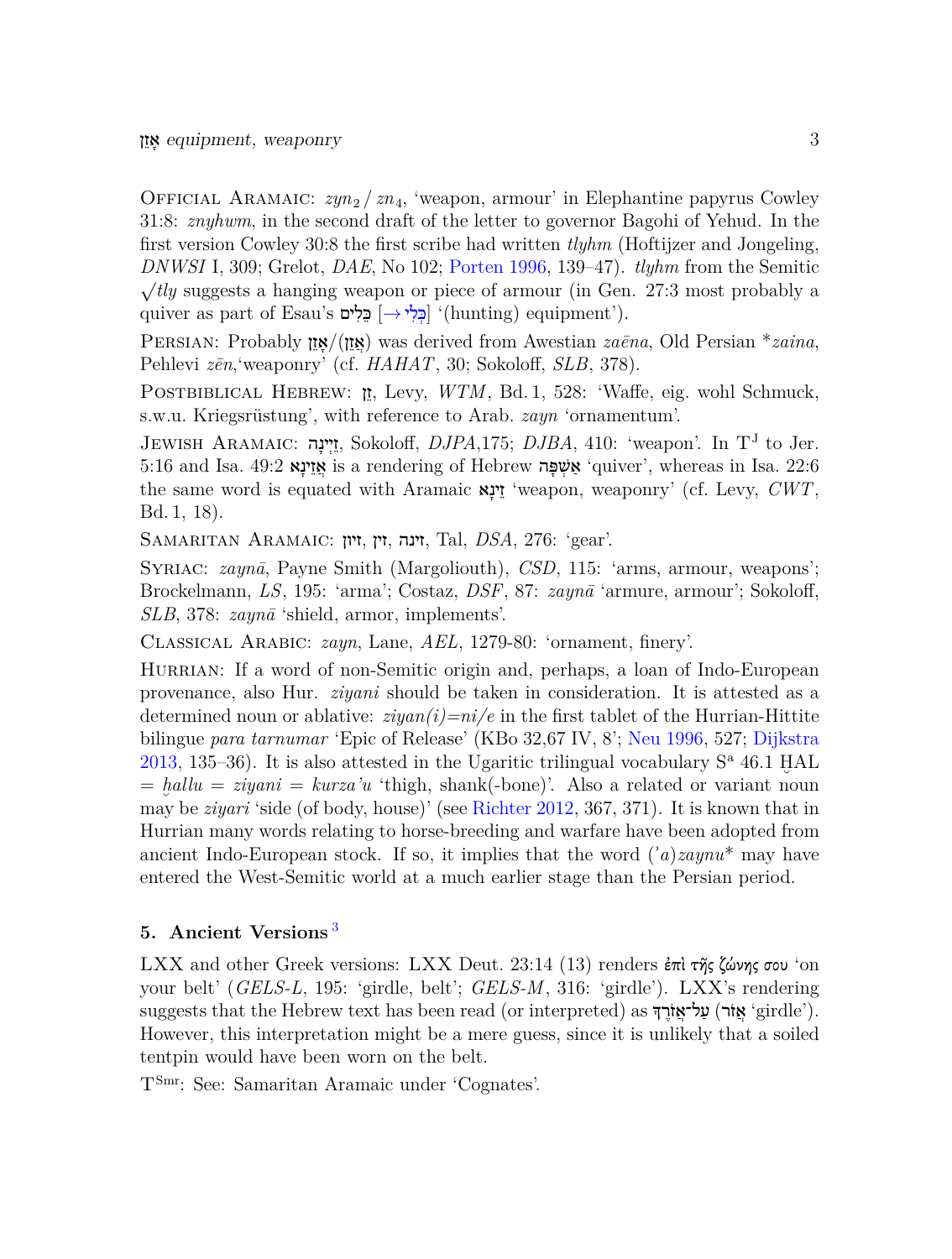<span id="page-3-4"></span><span id="page-3-3"></span><span id="page-3-2"></span>TARGUM: Some manuscripts of  $T^O$  read וועך, but the best text has זינך) (Sperber,  $BiA$ , vol. 1, 329). T<sup>N</sup> Deut. 23:14 has **מאזני זייניכון.** This would seem a conflated reading which attempts to reconcile the Aramaic with MT. Probably  $T^{Ps-J}$  has the better reading here: זיניכון מאני' your war equipment' (Díez Macho, *[Neophyti](#page-8-4)*, vol. 5, 193: 'vuestros equipos de armes'; [Le Déaut 1980,](#page-8-5) 188: 'vos équipements d'armes'). The Targumists further explain their intention by סייפיכון דתיסדון אתר' the place where you fasten your swords' (Le Déaut 1980, 189: 'l'endroit où vous attachez vos glaives'). So the Targumim are connecting וֵיעָה with Aramaic יָיִינָה apparently regarding the **x** as prosthetic.

PESHITTA: As often, S seems to follow the Targumic tradition in translating על־אַזָנֶךְ as *'l zynk*, 'on your equipment' (Payne Smith [Margoliouth], *CSD*, 87: 'armour'; Brockelmann, *LS*, 195: 'arma'; Costaz, *DSF*, 87: 'armure, armour'; Sokoloff, *SLB*, 378: *zaynā* 'shield, armor, implements'). It is interesting that the important manuscript family of 9a1 has the variant reading *'m* 'with (your equipment)'.

Vulgate: Deut. 23:13 *balteum* 'girdle, belt', apparently following LXX.

# <span id="page-3-0"></span>**6. Judaic Sources**

Deut. 23:14 is quoted in b. Yoma 75b where it is explained that the tool was only needed to cover up excrements produced by food that was bought from foreign merchants because the manna the Israelites ate normally was digested entirely. In b. Ket. 5a it is proposed to read ךָ ֶנ ְז ָא ְבּ' in your ear' which is then interpreted figuratively.

#### <span id="page-3-1"></span>**7. Illustrations**

If ן ֵז ֲא was a general term for weaponry and armour, it is difficult if not futile to search for relevant examples in the vast iconographic resources of the art of warfare in the ancient Near East. If, however, it may be assumed that as a *hapax legomenon* the word designated a rare piece of equipment, or was a rare term for a specific piece of armour such as a kind of baldric hanging from the girdle or a shoulder-belt, it is rather easy to provide examples of them from ancient Near Eastern iconography. We display one example of each. First, the often beautifully decorated Persian 'akinakes' or short sword from the southern 'Treasury Relief' at Persepolis (Figure 1, next page). The decorated leather scabbard is here hanging from the girdle connected to it by a single metal device (see also *ANEP*, 11, 463).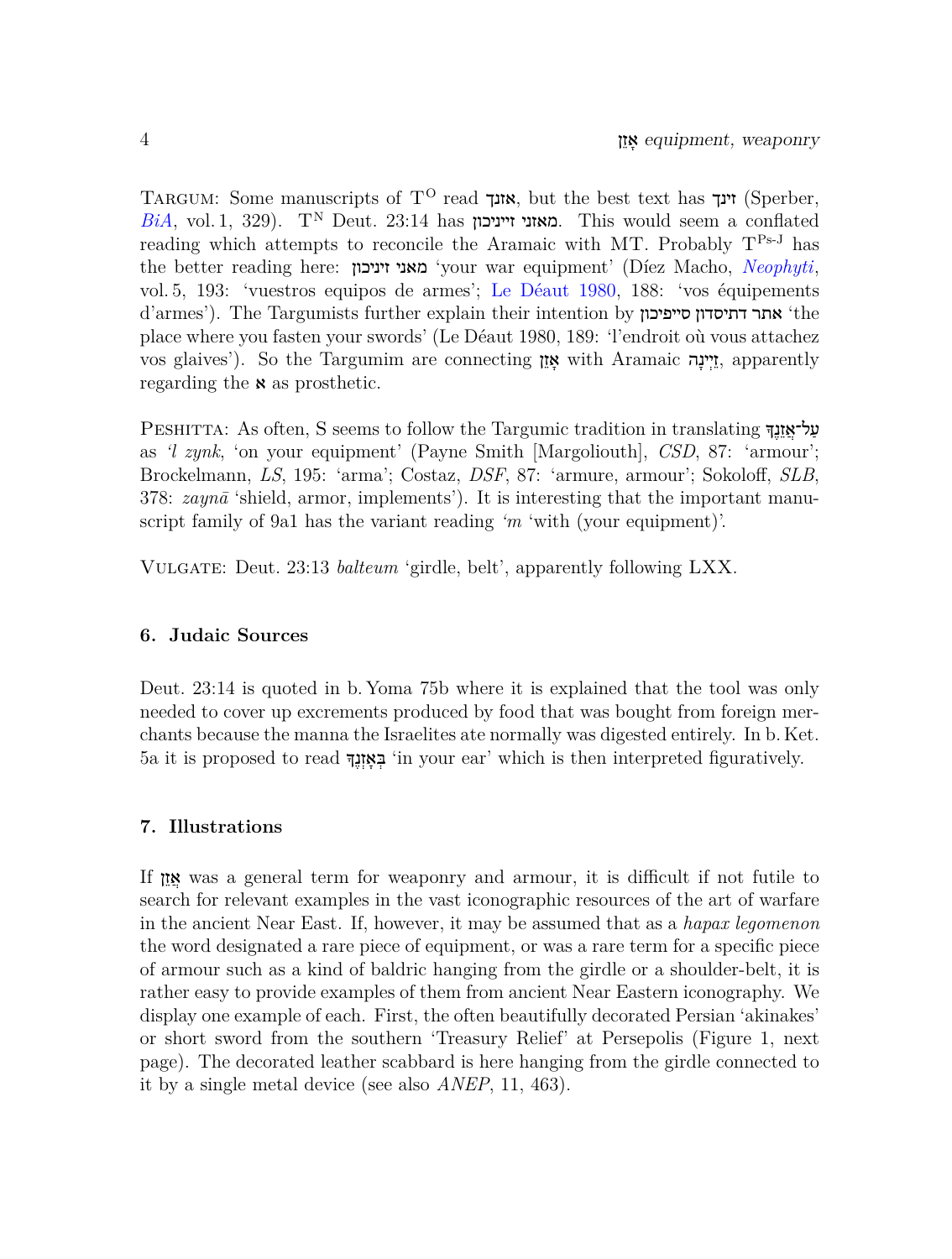

Figure 1: Short Persian sword or akinakes from Persepolis with leather scabbard attached to the girdle (Courtesy of the Oriental Institute of the University of Chicago)

<span id="page-4-0"></span>

FIGURE 2: Assyrian relief: Ashurbanipal<sup>[4](#page-7-3)</sup> hunting lions  $(\circledcirc$  Trustees of the British Museum).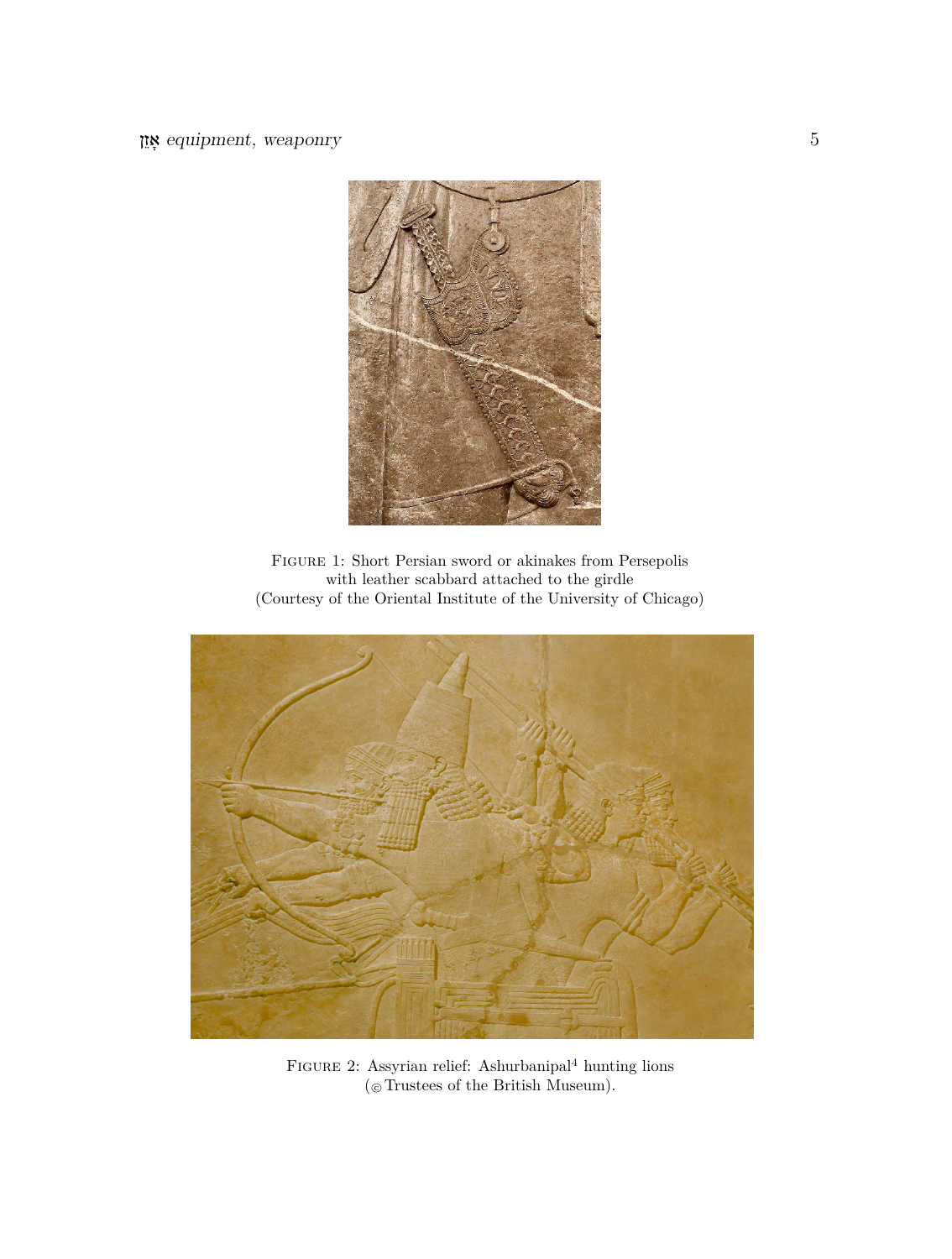Baldricks or shoulder-belts made from leather straps hanging over the right shoulder slanting to the left, are known since the Late Bronze Age. They also appear frequently in the Neo-Assyrian-Babylonian and Persian period. Compare, for instance the two reliefs which show king Ashurbanipal (668-ca 627 v.Chr.) and king Ashurnasirpal II (883-859 v.Chr.) hunting lions (Figure 2, previous page; Figure 3, below). $5$ [M. Dijkstra]

<span id="page-5-1"></span>

Figure 3: Gypsum Assyrian relief: Ashurnasirpal II hunting lions (*⃝*<sup>c</sup> Trustees of the British Museum).

# <span id="page-5-0"></span>**8. Archaeological Remarks**

<span id="page-5-3"></span><span id="page-5-2"></span>A large number of different types of Assyrian and Persian swords, usually made from bronze alloys, have been found in excavations all over the ancient Near East including Palestine and are nowadays on display in museum collections.[6](#page-7-5) Also often the remains of the golden and silver adornments of the ornamented hilts and scabbards have been unearthed.<sup>[7](#page-7-6)</sup> These material remains complete nicely the iconographic records cited above. Unfortunately, the leather parts of the scabbards and straps of the belts and baldrics perished except for an occasionally preserved bronze ring, buckle or some small floral ornaments adorning these parts of the weaponry. As early as about 1500 BCE in shaft-grave V at Mycenae (Greece) the golden adornments of a bronze swords scabbards and baldrics were found, which are examples of how a beautiful and a precious baldric could look like in the ancient Near East (Figure 4, next page). Near a long bronze sword, a golden shoulder-belt was found. The strip gold was about 130 cm  $(4 \text{ ft.})$  long and about 3 cm  $(1 \frac{3}{4} \text{ in.})$  broad. In the extremity of the shoulder-belt are two perforations; at the other end there has probably been a clasp, because no perforations are present. Near this shoulderbelt a gold decorated disk similar to the ones covering the sword's scabbard was also found. Many of such round golden and silver floral plates have been found all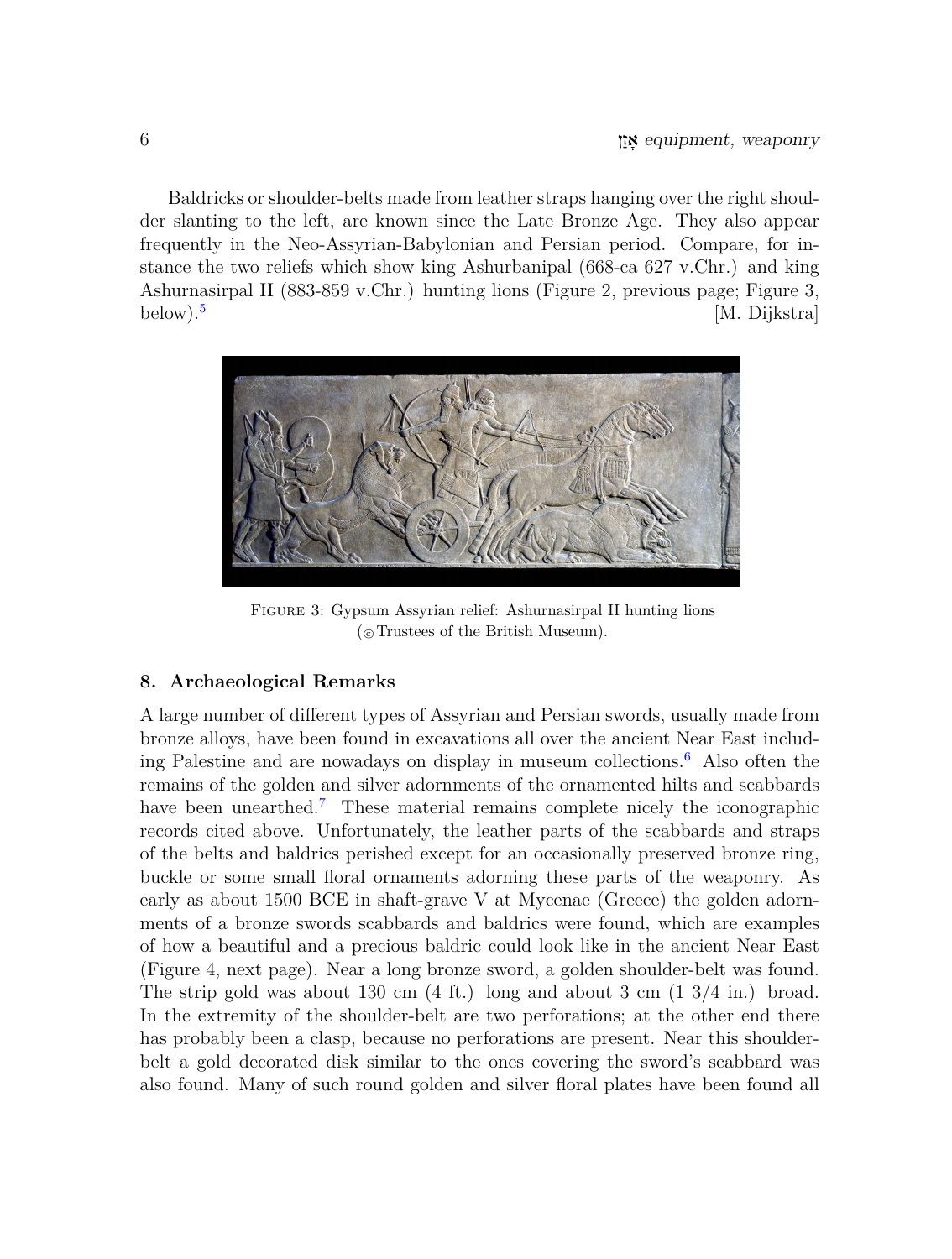<span id="page-6-1"></span>

over the ancient world. These golden belts were the covering decorative element of leather baldrics used for the sword's scabbard suspension.<sup>[8](#page-7-7)</sup> [M. Dijkstra]

Figure 4a: Golden strap from baldrick found in Mycenae (ca 1500). (Courtesy of the National Archaeological Museum Athens)



Figure 4b: Golden straps from baldricks found in Mycenae (ca 1500). (*⃝*<sup>c</sup> unknown; picture in Salimbeti s.a.)

# <span id="page-6-0"></span>**9. Conclusion**

The word is a *hapax legomenon*, perhaps borrowed from an Indo-European language. If a relationship be accepted with Hurrian *ziyani* and *ziyari*, it may have entered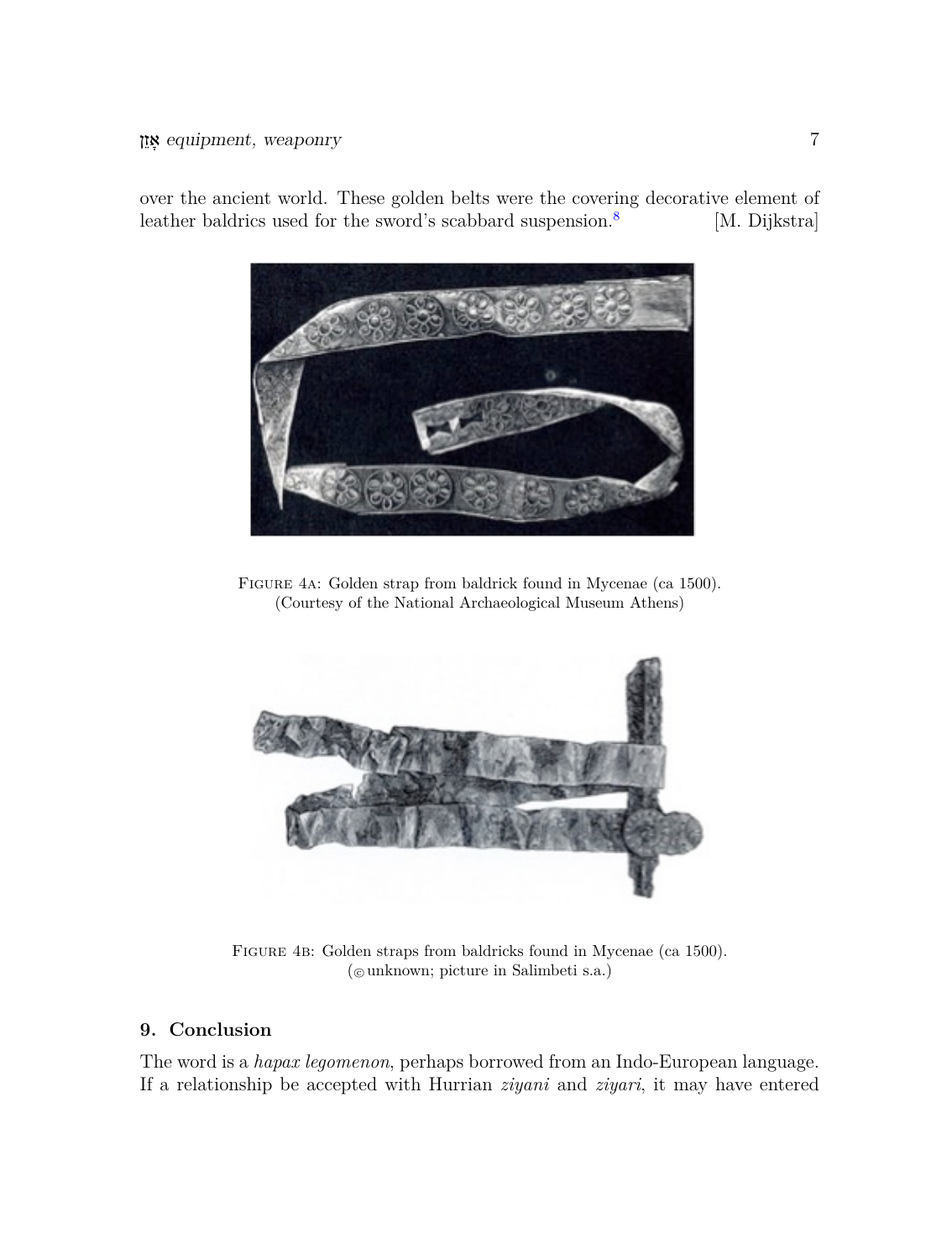the West-Semitic languages in the Bronze Age. According to the Septuagint and the Vulgate the apposition עֲל־אֱזֶנֱךָ in Deut. 23:14 refers to a specific spot ('on your girdle') or a special piece of equipment to attach the scabbard for sword or dagger to a girdle or a shoulder-belt (baldrick, the Roman *balteus*). The same kind of equipment is also supposed to carry the special *→* <u>י</u>תד 'tentpin' used when leaving the camp towards the special place to ease oneself.

Some considerations argue in favour of a more general, collective meaning of the word. This more general meaning 'equipment, weaponry' has been preserved in Official Aramaic, Persian, Postbiblical Hebrew, Targumic Aramaic, and Syriac. Though the context does not provide conclusive evidence to decide which of these two options is correct, a specialized meaning such as a 'baldrick' seems to be preferable because of the fact that it is a *hapax legomenon* in the Old Testament Hebrew, i.e. a rarely used term. Another possible solution is to translate 'in addition to your equipment' which would imply that it should be kept apart from the other gear because of its hygienic use. Though not defiling in the strict religious sense, and obviously cleaned when used and carried around for sanitary purpose attached to a belt like the other weaponry, it was still regarded repugnant in the presence of God.

# **Notes**

- <span id="page-7-0"></span>[1](#page-0-2) There is a difference between the numbering of verses in MT (Deut. 23:10-15) and V (23:9-14), whereas the latter is followed in a number of older translations, like e.g. KJV, NRSV, NEB, StV, NBG; newer translations are according to the numbering in MT: JPS, NBV.
- <span id="page-7-8"></span><span id="page-7-1"></span>[2](#page-1-3) [Cantineau 1933](#page-8-6), 190–91.
- <span id="page-7-3"></span><span id="page-7-2"></span>[3](#page-2-1) Generally, the sigla for the *Versiones* are according to *BHQ*.
- [4](#page-4-0) Note that the shoulder strap from which the sword is hanging, here also is secured inside his girdle!
- <span id="page-7-9"></span><span id="page-7-4"></span>[5](#page-5-1) Both reliefs are displayed in the British Museum, see [Reade 1983,](#page-9-7) Figs. 33; 80, 81; further: Figs. 79, 96; *ANEP*, Nos 184, 441, 185, 235; see also *AOB*, No 380; *ANEP*, No 651, and *BRL*<sup>2</sup> , 61 the winged deity; another Persian example *ANEP*, No 11; other examples from Zincirli *ANEP*, No 49 and Neo Hittite Kargemish *ANEP*, No 461.
- <span id="page-7-11"></span><span id="page-7-6"></span><span id="page-7-5"></span>[6](#page-5-2) See also [Stern 2001,](#page-9-8) 531.
- [7](#page-5-3) Usually subsumed under jewellery. Perforations and small ringlets on the edges show however that they were ornaments sewn on clothes, or attached on leather and cloth belts and other objects.
- <span id="page-7-10"></span><span id="page-7-7"></span>[8](#page-6-1) [Salimbeti s.a.](#page-9-9) For examples of archaeological remains of such equipment from Palestine, see *BRL*<sup>2</sup> , 61.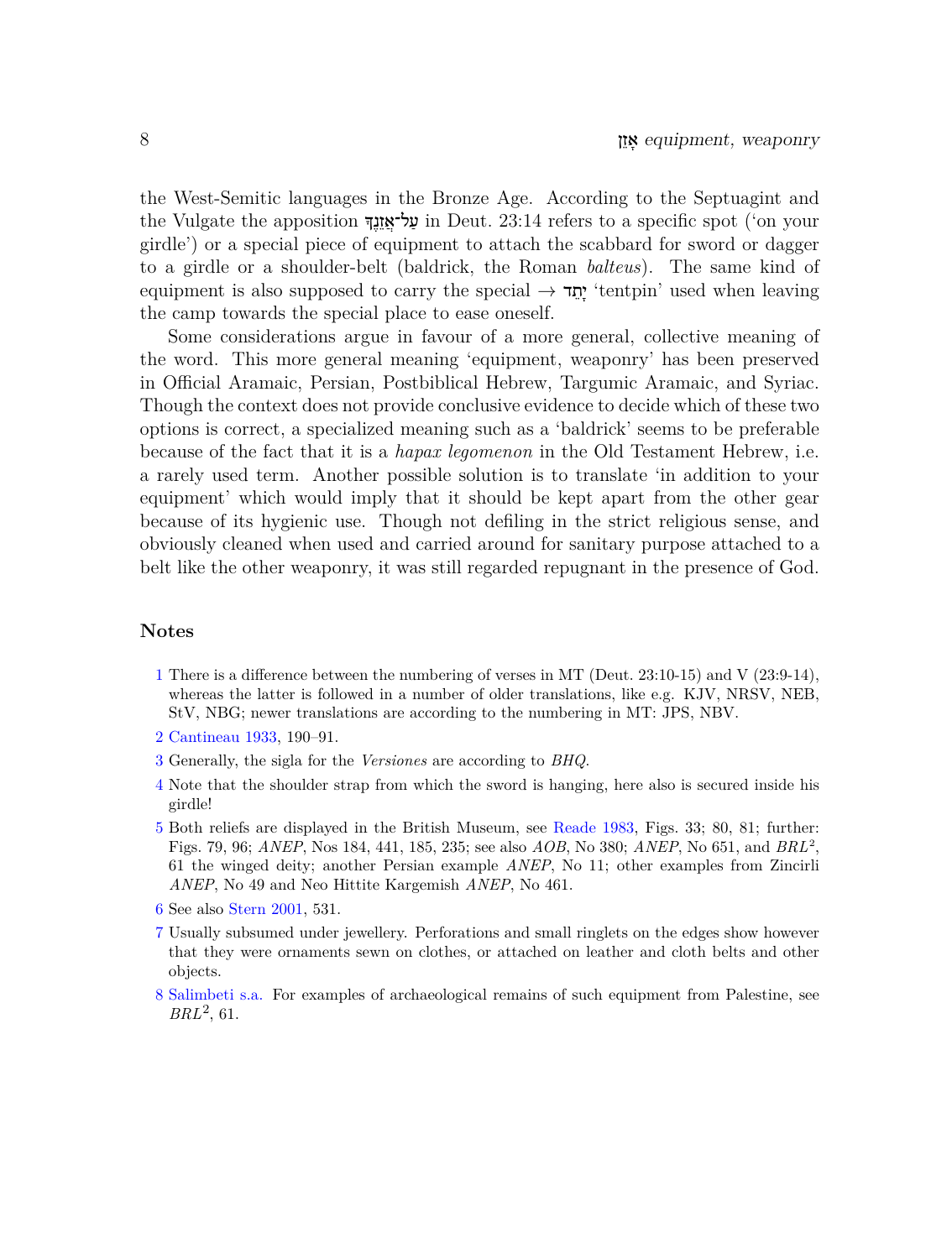# <span id="page-8-0"></span>**10. Bibliography**

<span id="page-8-6"></span><span id="page-8-5"></span><span id="page-8-4"></span><span id="page-8-3"></span><span id="page-8-2"></span><span id="page-8-1"></span>For the abbreviations applied: *→*[List of Abbreviations](http://otw-site.eu/wp-content/uploads/2017/07/Abbreviations_KLY.pdf) Alonso Schökel, *DBHE*, 32: 'Ajuar, equipo'. BDB, 24: 'implements, tools'. *BHL* H.R. Cohen, *Biblical Hapax Legomena in the Light of Akkadian and Ugaritic* (SBL.DS, 37), Missoula 1978. *↑* [Text](#page-1-4) Cantineau 1933 J. Cantineau, 'Tadmorea,' *Syria* 14 (1933) 169–202. *↑* [Text](#page-7-8) *DCH*, vol. 1, 171: 'perh. collective, tool(s) or weapons'. Déaut 1980 R. le Déaut, *Targum du Pentateuque, t. 4: Deutéronome* (Sources Chrétiennes, 271), Paris 1980. *↑* [Text](#page-3-2) Díez Macho, *Neophyti* A. Díez Macho, *Neophyti I: Targum Palestinense MS de la Biblioteca Vaticana*, vol. 5: Deuteronomio, Madrid 1978. *↑* [Text](#page-3-3) Dijkstra 2013 M. Dijkstra, 'The First Tablet of the Hurritic Bilingual Song of Release in the Light of Hurritic Mythological Tradition,' *UF* 44 (2013) 121–42. *↑* [Text](#page-2-2) GB, 21: 'unsicheres Wort: Waffen'. *HAHAT*, 30: 'Etymologie unsicher: Geräte'. *HALAT*, 27: 'Ausrüstung (?)'. *HAWAT*, 10: 'Gerät'. *HCHAT*, 48: a very elaborate treatment, resulting in the translation 'Geräth, Werkzeug'. *HLBH*, F.E. Greenspahn, *Hapax Legomena in Biblical Hebrew* (SBL.DS, 74), Chico 1984. *↑* [Text](#page-1-5) *HWAT*, 21: 'Werkzeug'. *KBL*, 25: 'Gerät, tools'. *LHA*, 28: 'arma' (Zorell renders: 'praeter *arma tua'*).